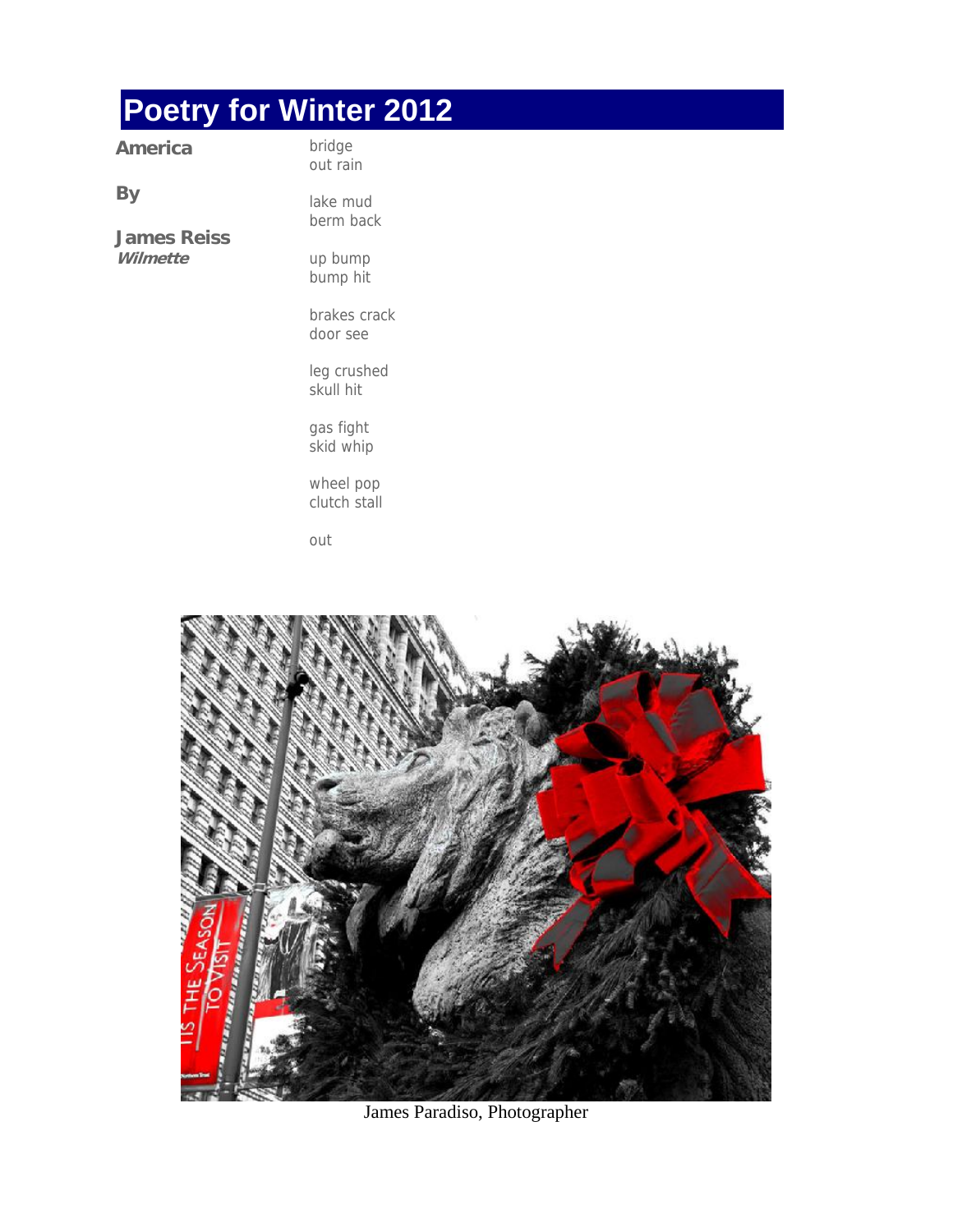**The Turning** 

**Herb Berman Deerfield**

**By** 

The freezing just begun, there will be grimmer days,

but the long blind fall to night has ended:

turn on the lights, burn candles,

sing to your lonely gods night won't last forever.

Bonfires lit the mountaintops and myths were born in the

turning toward light. Now praise your gods, whisper hallelujah,

begin your long slow climb.



James Paradiso, Photographer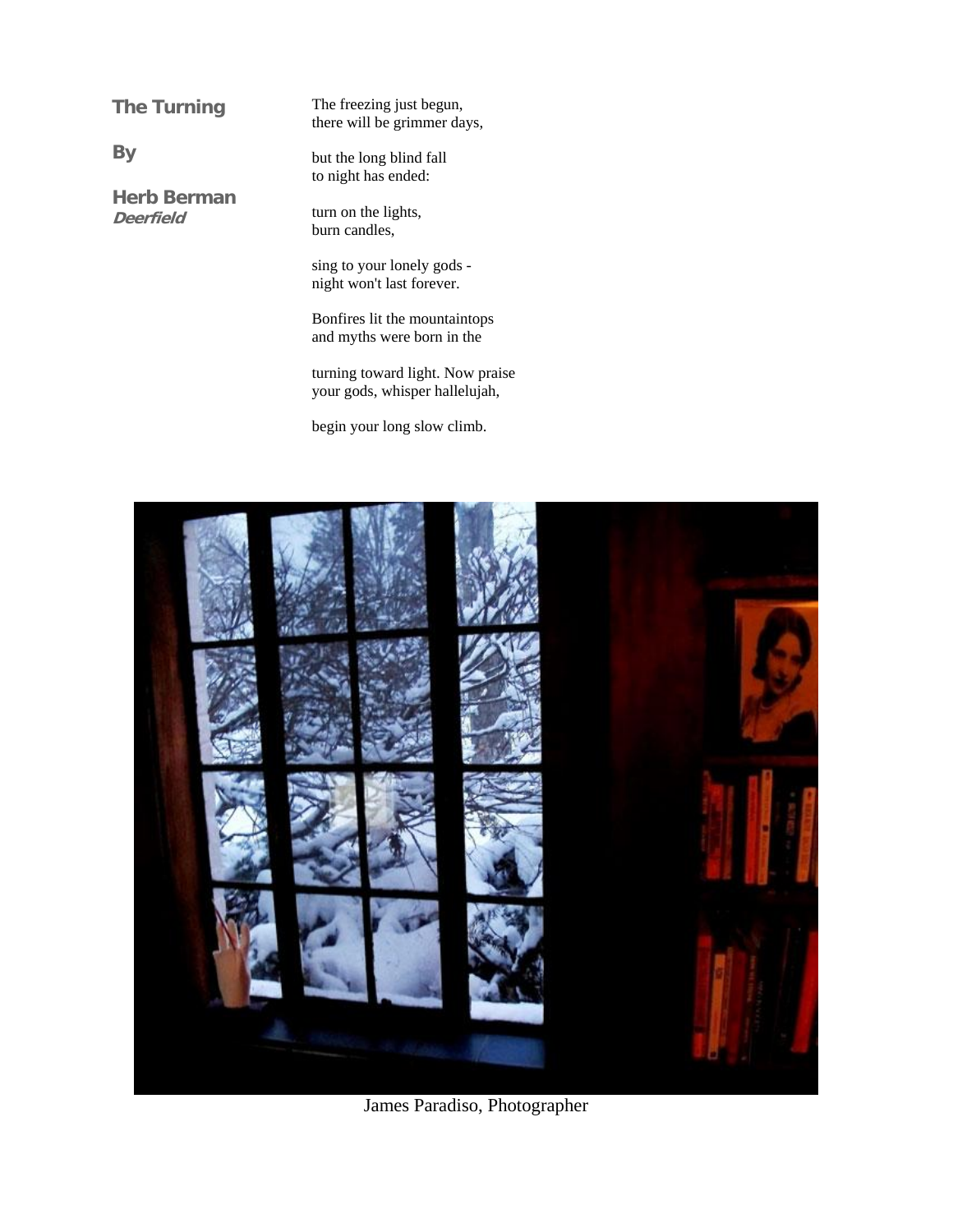**Cart Wars** 

**Lois Barr Riverwoods**

**By** 

John puts lettuce in the basket Heloise says "wilted" puts it back

John buys a dozen eggs and Heloise opens the box to check for cracks.

"Hellie, these cookies have no trans fats." Heloise whispers, "Wheat gives us gas."

"The ground beef is on sale!" "Yes, but it's not free range."

John throws his hands in the air, "I should have stayed at home."

"No, darling," says Heloise, "I need you in my poem."



Laurence Segil, Photographer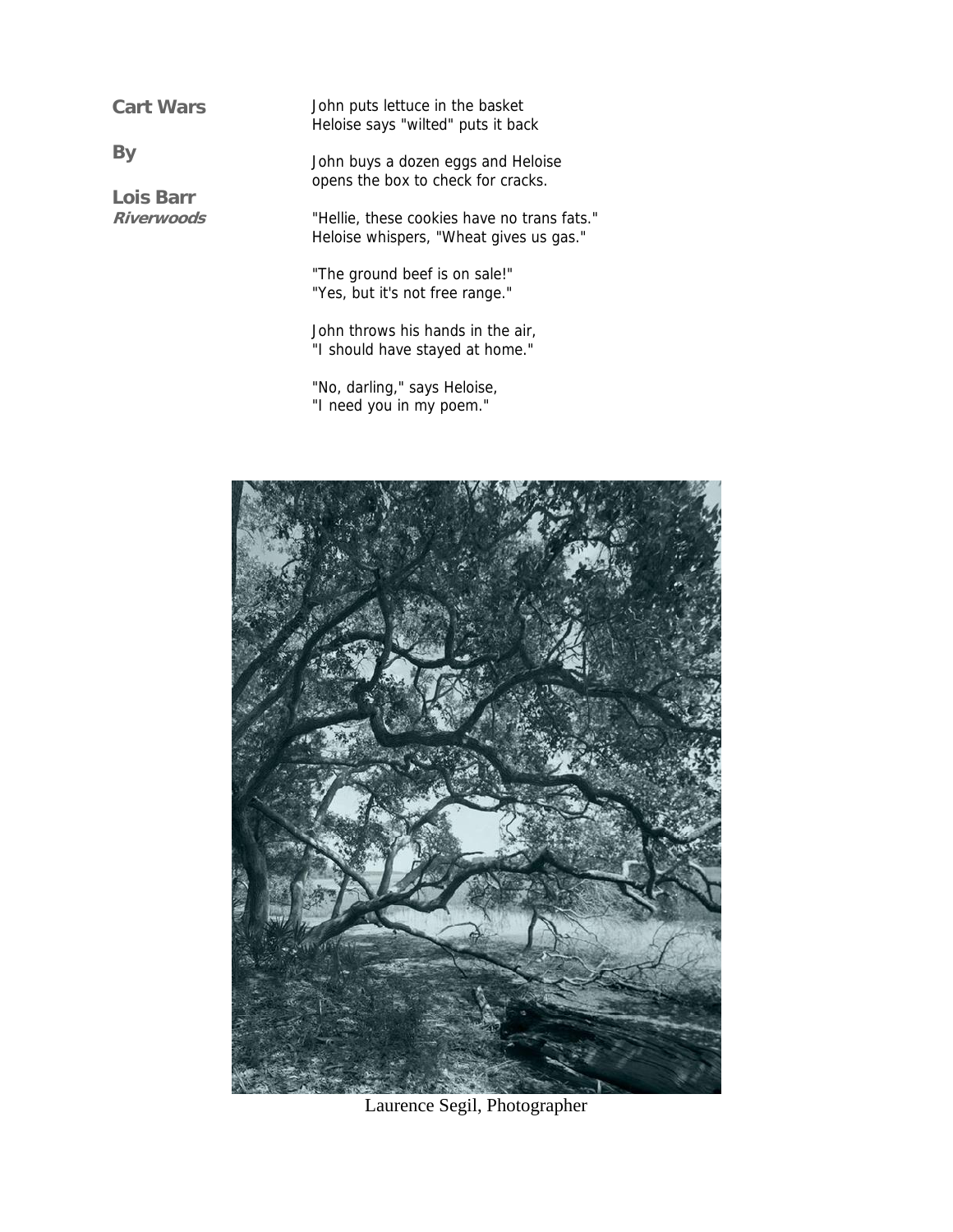**Mother Nature's HRT**  Christmas Eve arrives

**By** 

**William Vollrath Downers Grove**

strangely bright and warm 45 degrees no sleet to cause alarm

Squirrels play in the sun grass turns back to green winter's solstice done but no snowmen can be seen

Spring seems in the air the dog barks for a walk Santa's loaded sled sadly must be parked

Purple flowers sprout an unnatural surprise hormone replacement therapy for Mother Nature isn't wise



Robert Klein Engler, Photographer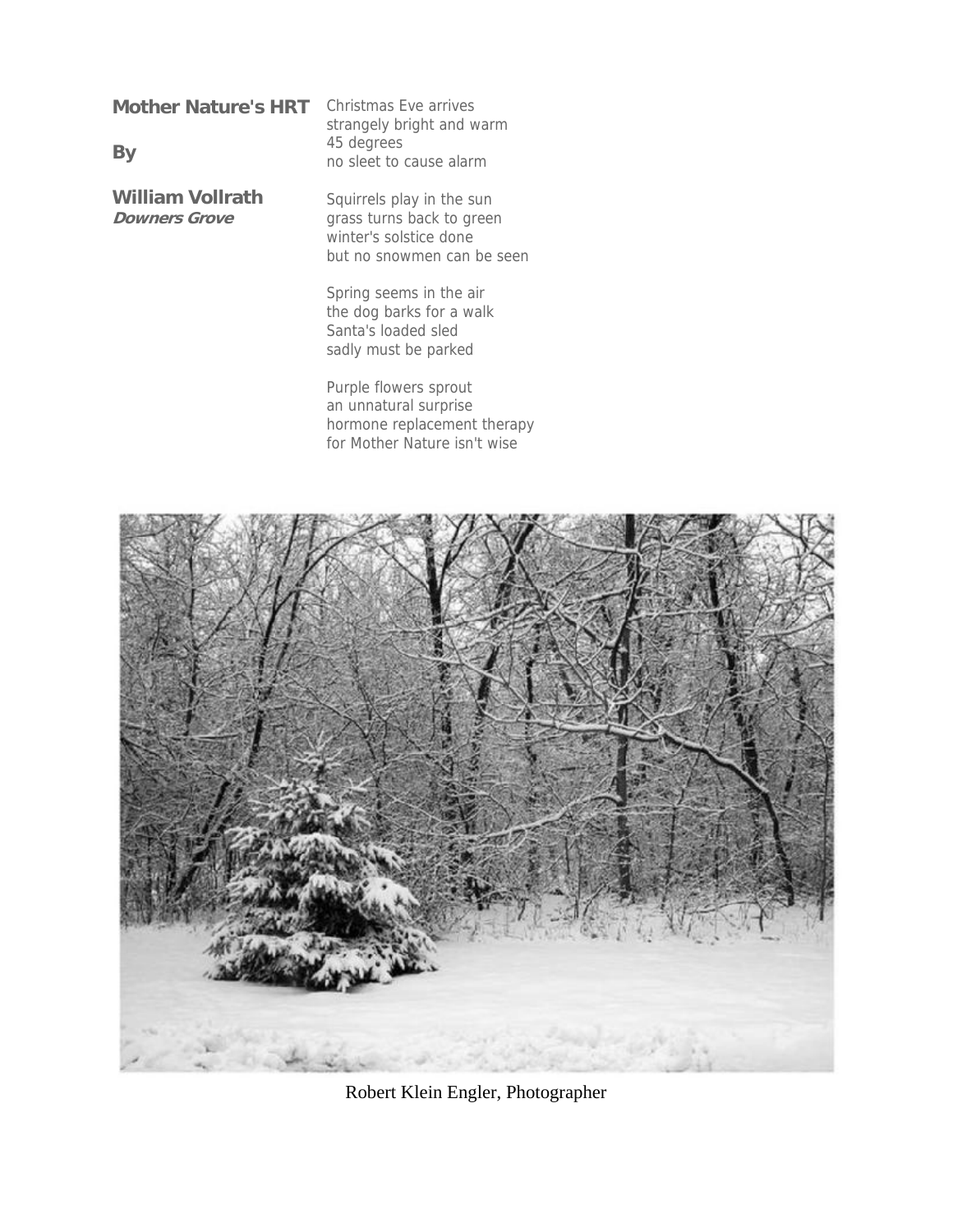Along the bough Identical twin Plums hungs with snow

**Cynthia Hahn Lake Forest** 

**Inspired by A.E. Housman**



James Paradiso, Photographer

**Loneliness a haiku sequence**

**By** 

**Charlotte Digregorio Winnetka**

frigid air on new year's day one shade of white

drifts on the porch... far from here she has my name

buried in the yard his red wagon with rust

branches laden with ice. . . bedridden mother

shoveling again the weight of their words

winter deepens grounding the gate

**By**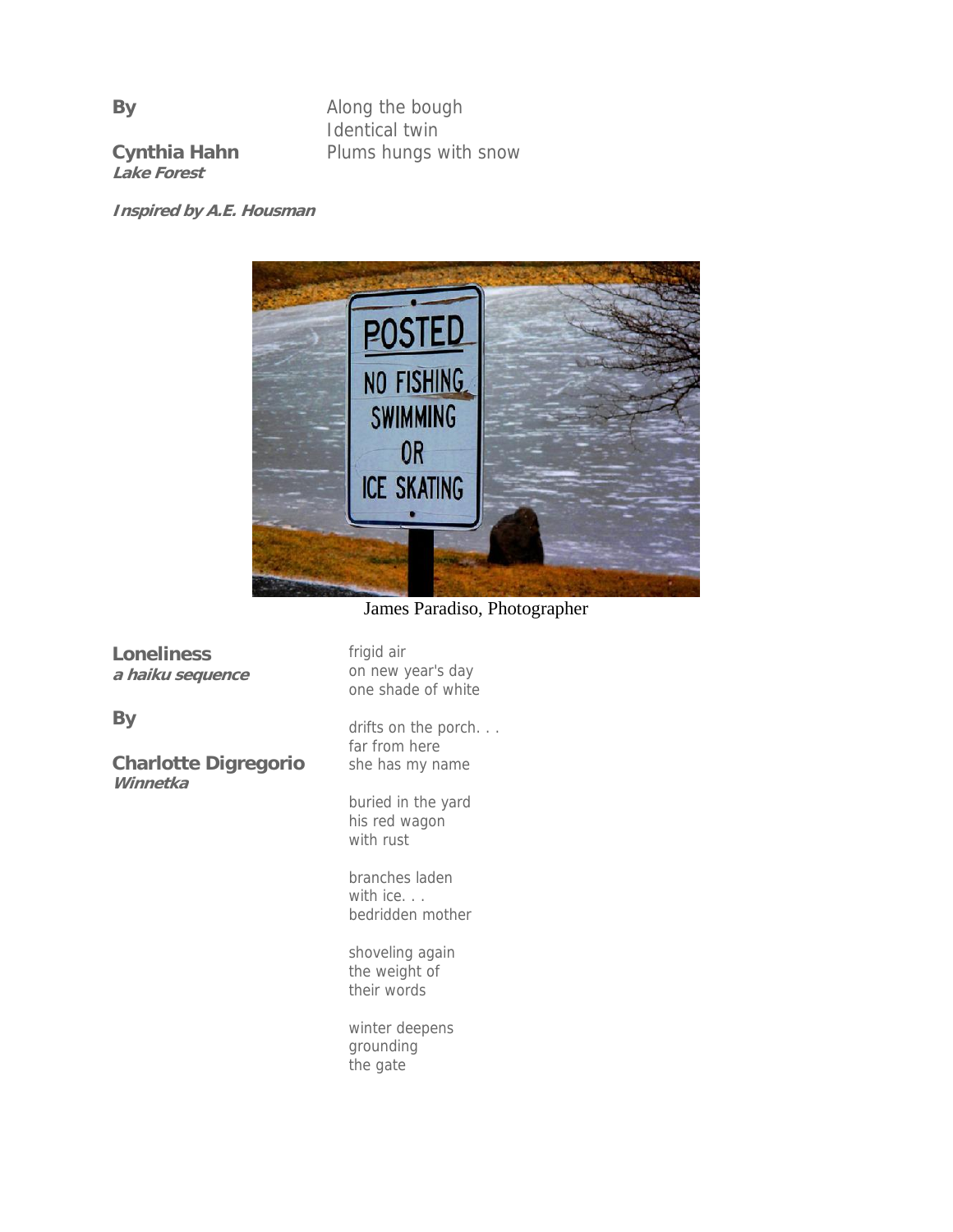

## Robert Klein Engler, Photographer

**Estate Sale** 

**By** 

**Carol L. Gloor Chicago**

Piled handwork sleeps in dusty sun: pillowcases bordered in cream and violet waves, dishtowels embroidered in roses, twisted vines, three for \$2.50, a buck twenty-five a piece.

We finger her life, hunt her treasures so easily, mill through her kitchen, heedless a woman worked in these mustard colored walls, these tiny Victorian bedrooms, a woman

scrubbed this stained ceramic sink ten thousand times, whispered to herself by this glowing gas heater, a woman waited while slow soup simmered on this blackened stove,

while bread dough bubbled, rose; a woman bent in failing light, her patient automatic fingers threading, stitching, cutting; looping, catching time.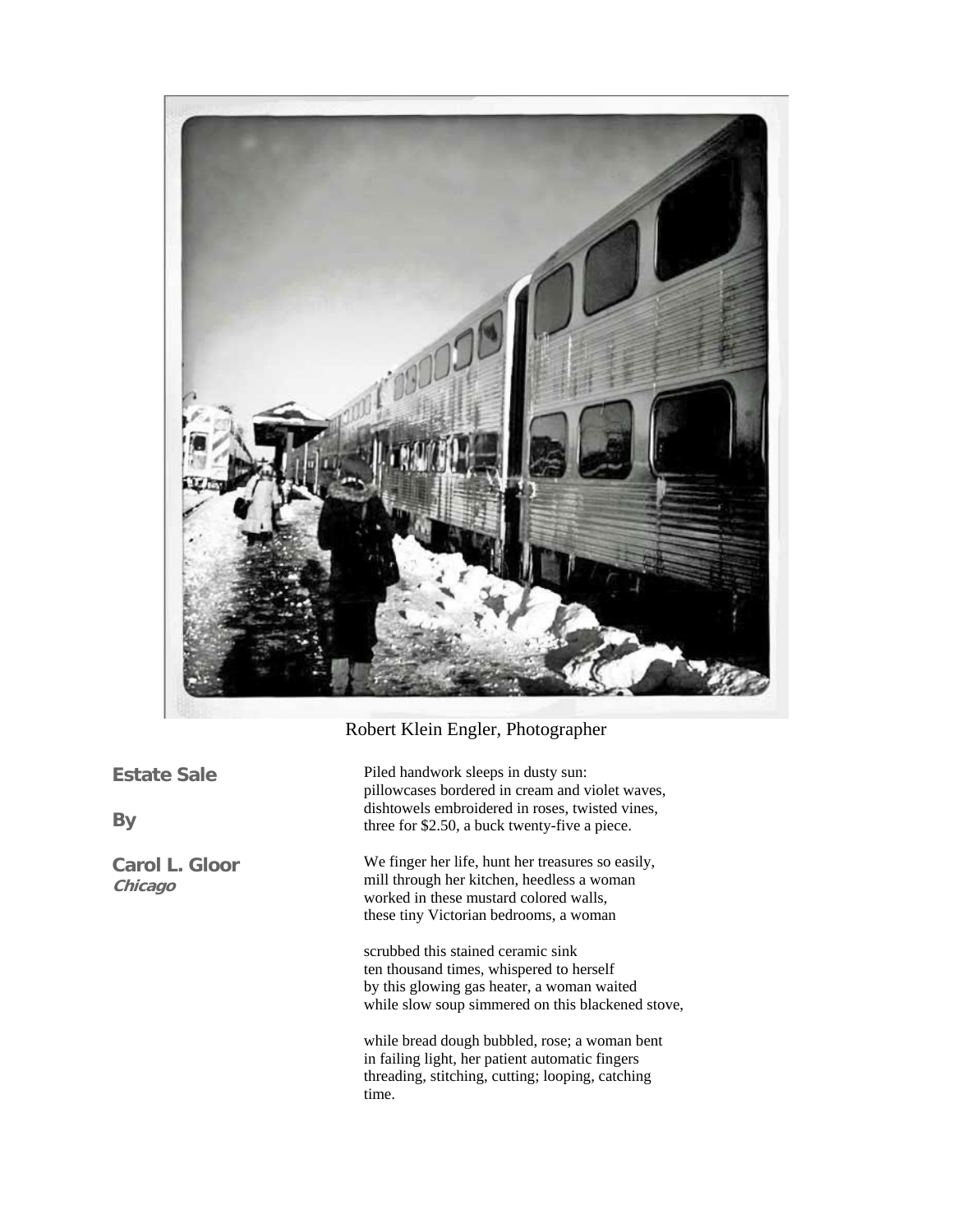

## Laurence Segil, Photographer

**Etude** 

**By** 

**Jenene Ravesloot Chicago**

Winter sheep move through fog, fog drifts over the old Roth farm. Crows fly above the frozen pond, are reflected in it - crows, skaters, fog. Hunters stir in their stands,

steal through trees, through snow the color of winter wool, past the old Roth house where snowdrops, paper-whites, white delphiniums are only names on old farm lips.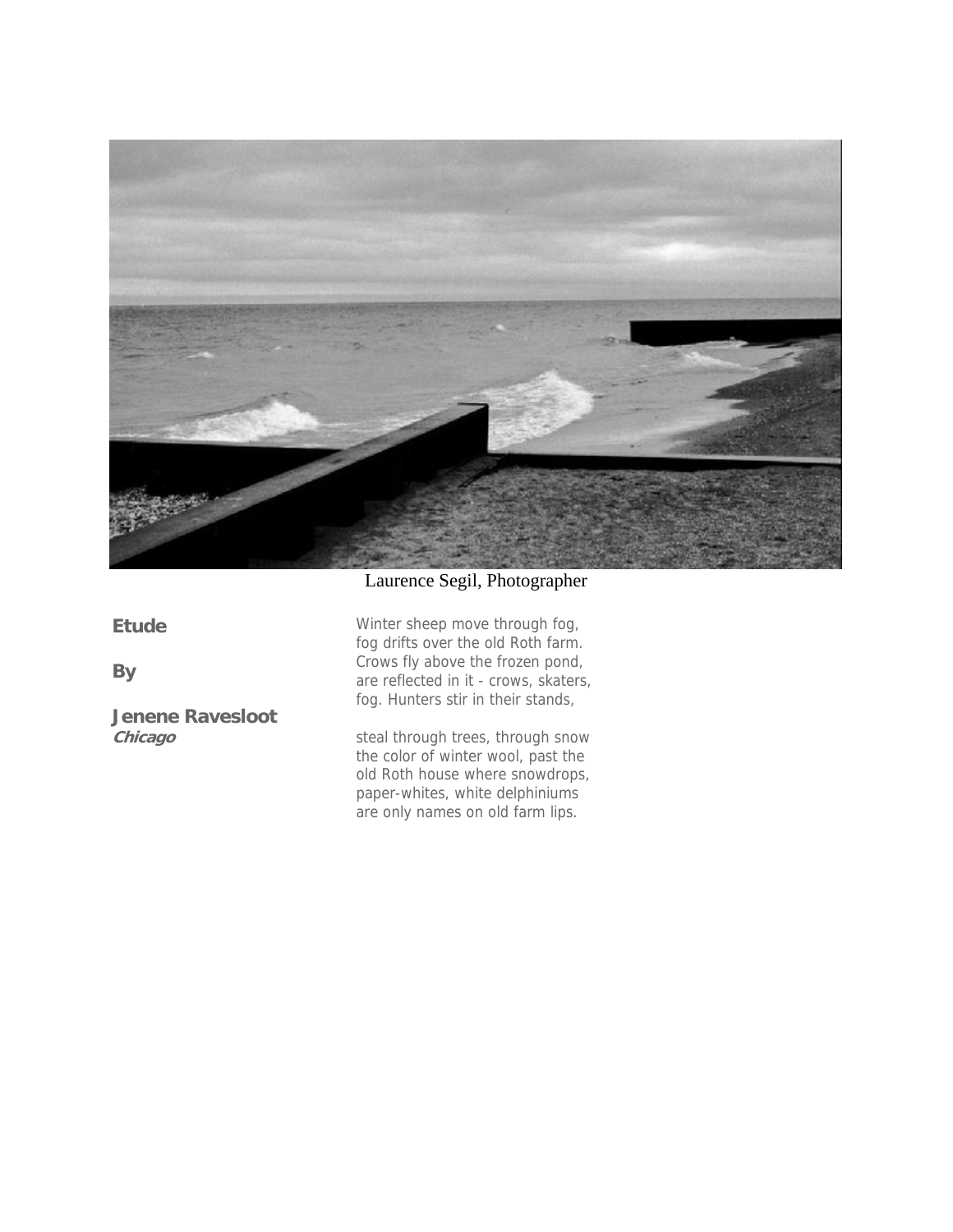

## Robert Klein Engler, Photographer

| <b>Health Reasons</b>                    | You allow yourself to fall apart<br>one ailment one scratch one blood feud at a time.                                                          |
|------------------------------------------|------------------------------------------------------------------------------------------------------------------------------------------------|
| by                                       | You need to straighten your shoulders,<br>let your breath out, walk that much quicker.                                                         |
| <b>Michael H. Brownstein</b><br>Missouri | Did you not know time moves in decades<br>your bones strong, your skin thick,<br>your heart beating its own concerto?                          |
|                                          | Stand as tall as you can. Reach over your head.<br>Sometimes all that is needed is a strength in muscles<br>you no longer have reason to need. |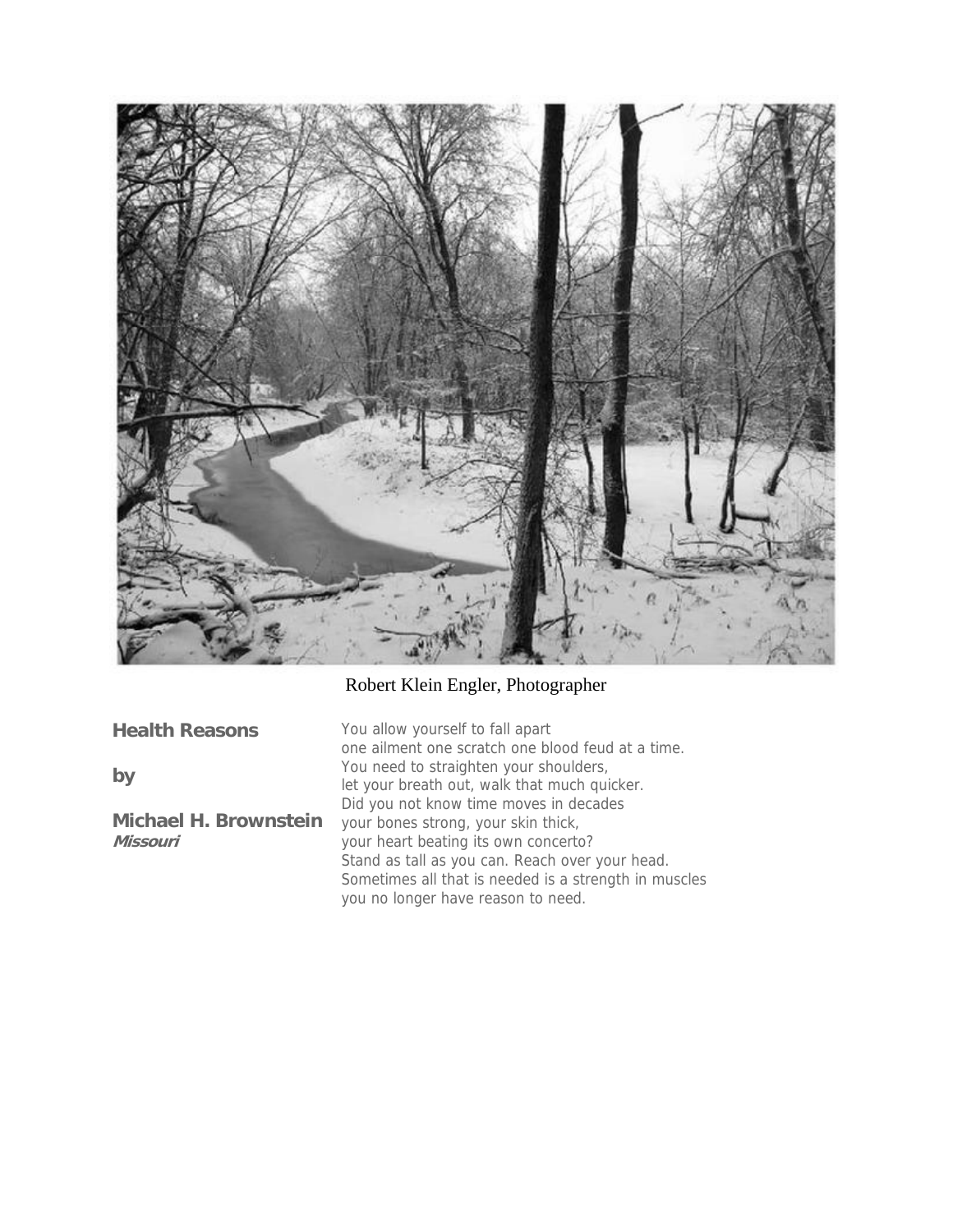

James Paradiso, Photographer

| <b>Family Album</b><br>by | Dressed-up people with familiar faces,<br>Earlier selves in far-away places,<br>Moments of merit, or simply of play,<br>Sometimes forgotten, but not gone away.                                |
|---------------------------|------------------------------------------------------------------------------------------------------------------------------------------------------------------------------------------------|
| <b>Sharon F. Warner</b>   | A place where lost loved ones can still be seen,<br>The closest we'll get to a time machine.<br>Bright days or somber, they pass in review,<br>Historic images, constantly new.                |
|                           | Some outfits tell us exactly when,<br>And pcitures take us right back again.<br>Now large cameras, small cameras, hand-helds and phones<br>Are creating millions of life-moment clones.        |
|                           | But there should be a place where we can collect,<br>To love, grieve, or chuckle, to show some respect.<br>It's something my mother has always known:<br>A family album is a world of its own. |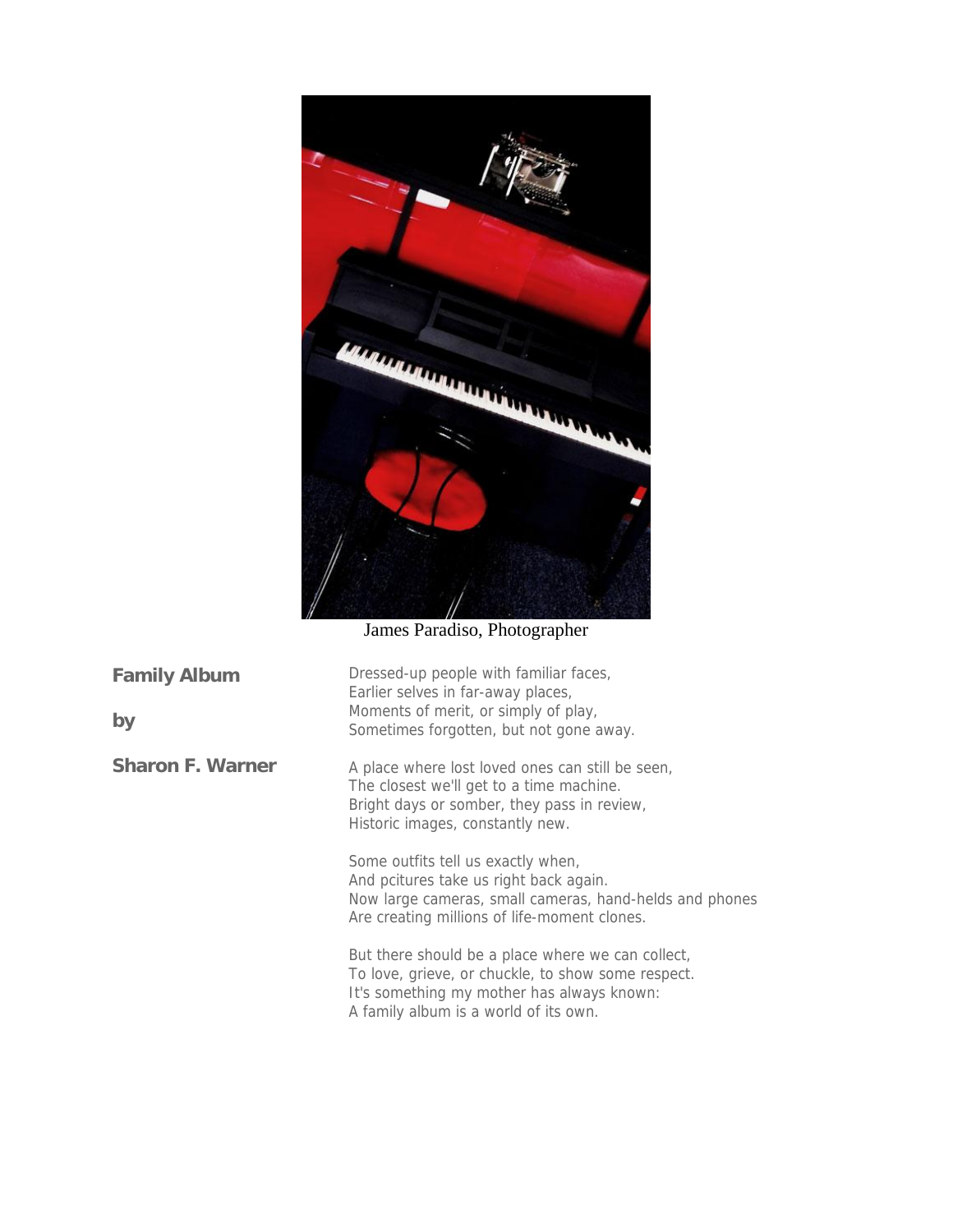

James Paradiso, Photographer

**Winter in Chicago** 

**by** 

**Kenny Sommer** 

Chicago winters sure are long. Rushes in the October air Ending just before May Layers are survival Slipping on ice just happens Staying inside for day does too The snowy streets walking into the wind chill Character growth for some A SAD experience for others K wants me in health all year Wind chill cuts like a knife Snow men laughing as the flecks fall